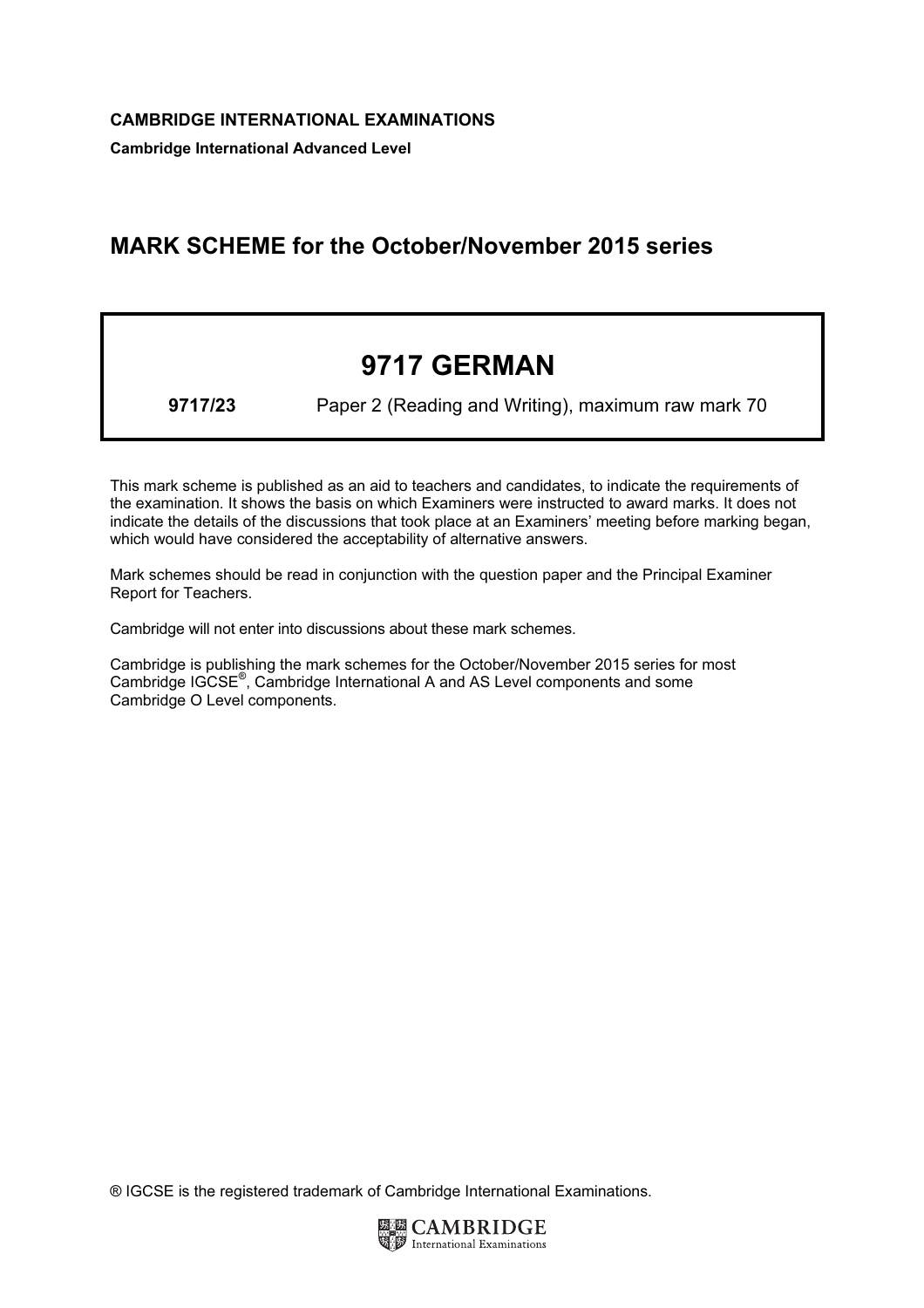| Page 2 |     | <b>Mark Scheme</b>                                      |      | Paper         |
|--------|-----|---------------------------------------------------------|------|---------------|
|        |     | Cambridge International A Level - October/November 2015 | 9717 | 23            |
| 1      |     | (one mark per item)                                     |      |               |
|        | (a) | wächst                                                  |      | $[1]$         |
|        |     | (b) (die) Pubertät                                      |      | $[1]$         |
|        |     | (c) senkt                                               |      | $[1]$         |
|        |     | (d) damit                                               |      | $[1]$         |
|        | (e) | natürlich                                               |      | $[1]$         |
|        |     |                                                         |      | [Total: $5$ ] |

2 (one mark per correct rephrasing of sentence: words in brackets already given)

- (a) (Das Wahlalter sollte gesenkt werden, um) die Jugendlichen nicht zu verlieren.
- (b) (Das zeigt eine Umfrage, die) in Berlin vorgestellt wurde.
- (c) (Es ist wichtig, dass Jugendliche schon sehr früh darauf vorbereitet werden, aktiv) am politischen Leben teilzunehmen.
- (d) (Die Umfrage unterstreicht, wie) wichtig die Schule ist.
- (e) (Unter Freunden spricht) man selten/fast nie über Politik/fast niemand über Politik.

[Total: 5]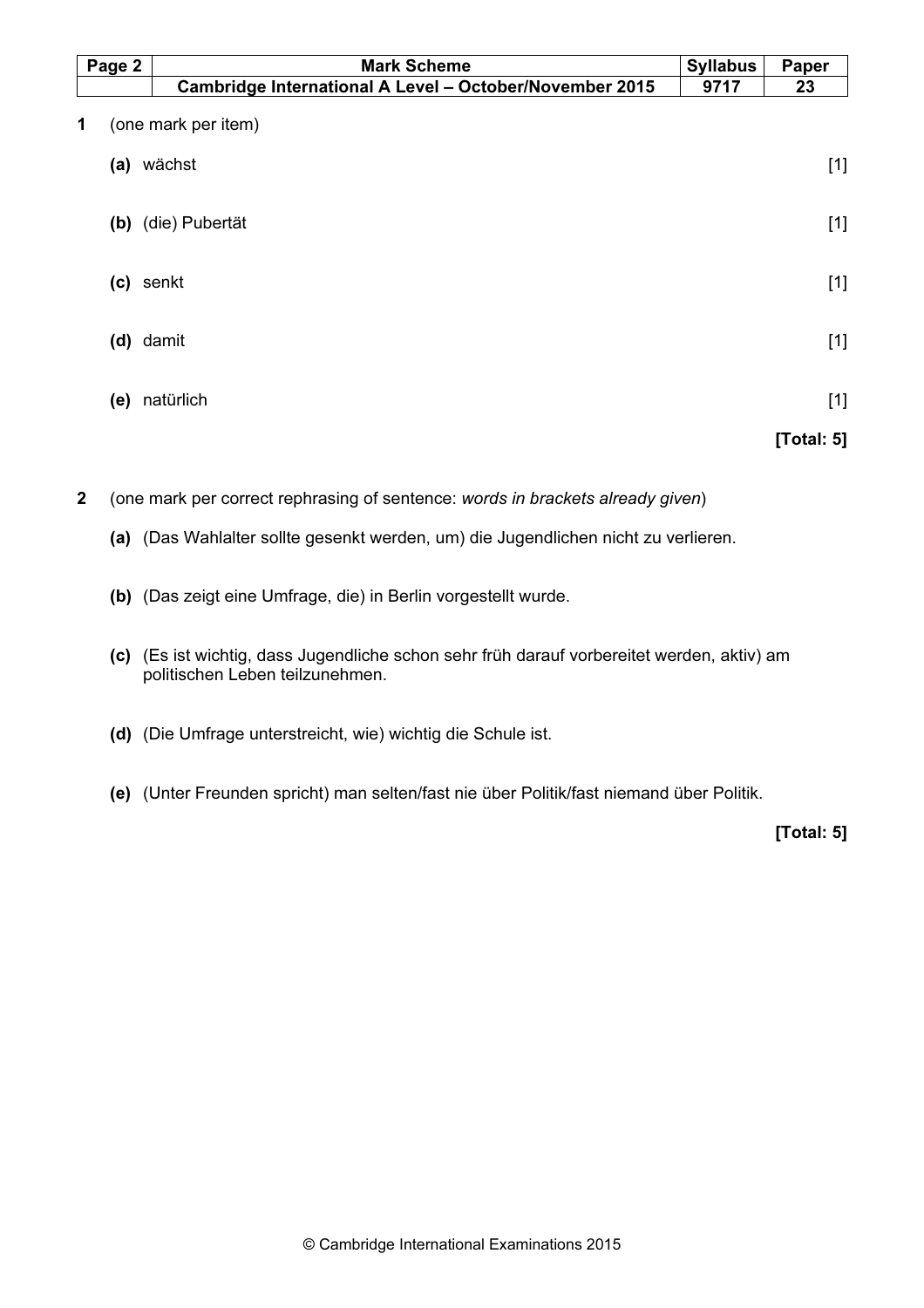|   | Page 3 | <b>Mark Scheme</b>                                                                                                                                                                             | <b>Syllabus</b> | Paper                               |
|---|--------|------------------------------------------------------------------------------------------------------------------------------------------------------------------------------------------------|-----------------|-------------------------------------|
|   |        | Cambridge International A Level - October/November 2015                                                                                                                                        | 9717            | 23                                  |
| 3 |        | (a) Politiker erreichen Kinder nicht/Bundesregierung interessiert sich nicht genug für<br>Jugendliche/Mangel an Vorbereitung in der Schule                                                     |                 | $[3]$                               |
|   |        | (b) Pubertät (15)/bis dann wächst Interesse an Politik, dann nimmt es ab                                                                                                                       |                 | $[2]$                               |
|   |        | (c) Jugendliche sollen dann wählen, wenn sie sich am meisten für Politik interessieren/sollen<br>sich auch später noch für Politik interessieren/ später aktiv am politischen Leben teilnehmen |                 | $[3]$                               |
|   | (d)    | Jugendliche informieren sich in der Schule über Politik/ würden sich gern mehr einbringen/<br>haben aber Gefühl, dass sie gerade da nicht mitreden dürfen                                      |                 | $[3]$                               |
|   |        | (e) Politik kein Thema im Elternhaus oder unter Freunden/ Weltpolitik kein Thema/ engagieren<br>sich nicht in Parteien/jedoch Teilnahme an konkreten Projekten/ Mitgliedschaft in Vereinen     |                 | [any $[4]$ of 5]                    |
|   |        |                                                                                                                                                                                                |                 | = Inhalt [15]<br>+ Sprache [5]      |
|   |        |                                                                                                                                                                                                |                 | [Total: 20]                         |
| 4 | (a)    | Jugendliche sind nicht gefragt worden/sie wollen das Recht nicht                                                                                                                               |                 | $[2]$                               |
|   |        | (b) Schülersprecher/Diskussion zum Thema Wahlrecht                                                                                                                                             |                 | [2]                                 |
|   |        | (c) Sie dachten, dass Mehrheit das Wahlrecht nicht möchte/ wollten diese Theorie beweisen                                                                                                      |                 | $[2]$                               |
|   |        | (d) Souverän/wie ein Profi/professionell; selbstbewusst                                                                                                                                        |                 | $[2]$                               |
|   |        | (e) ungewolltes Geschenk/ Jugendliche könnten extremen Parteien zulaufen/haben nicht das<br>notwendige Verantwortungsgefühl                                                                    |                 | $[3]$                               |
|   | (f)    | willkürlich gesetzte Altersgrenze/warum ist man mit 16 reif genug?                                                                                                                             |                 | $[2]$                               |
|   | (g)    | leben unter einer Regierung, die sie nicht gewählt hat/Jugendliche nicht genug in der Politik<br>repräsentiert                                                                                 |                 | $[2]$                               |
|   |        |                                                                                                                                                                                                |                 | <b>Inhalt</b> [15]<br>+ Sprache [5] |
|   |        |                                                                                                                                                                                                |                 | [Total: 20]                         |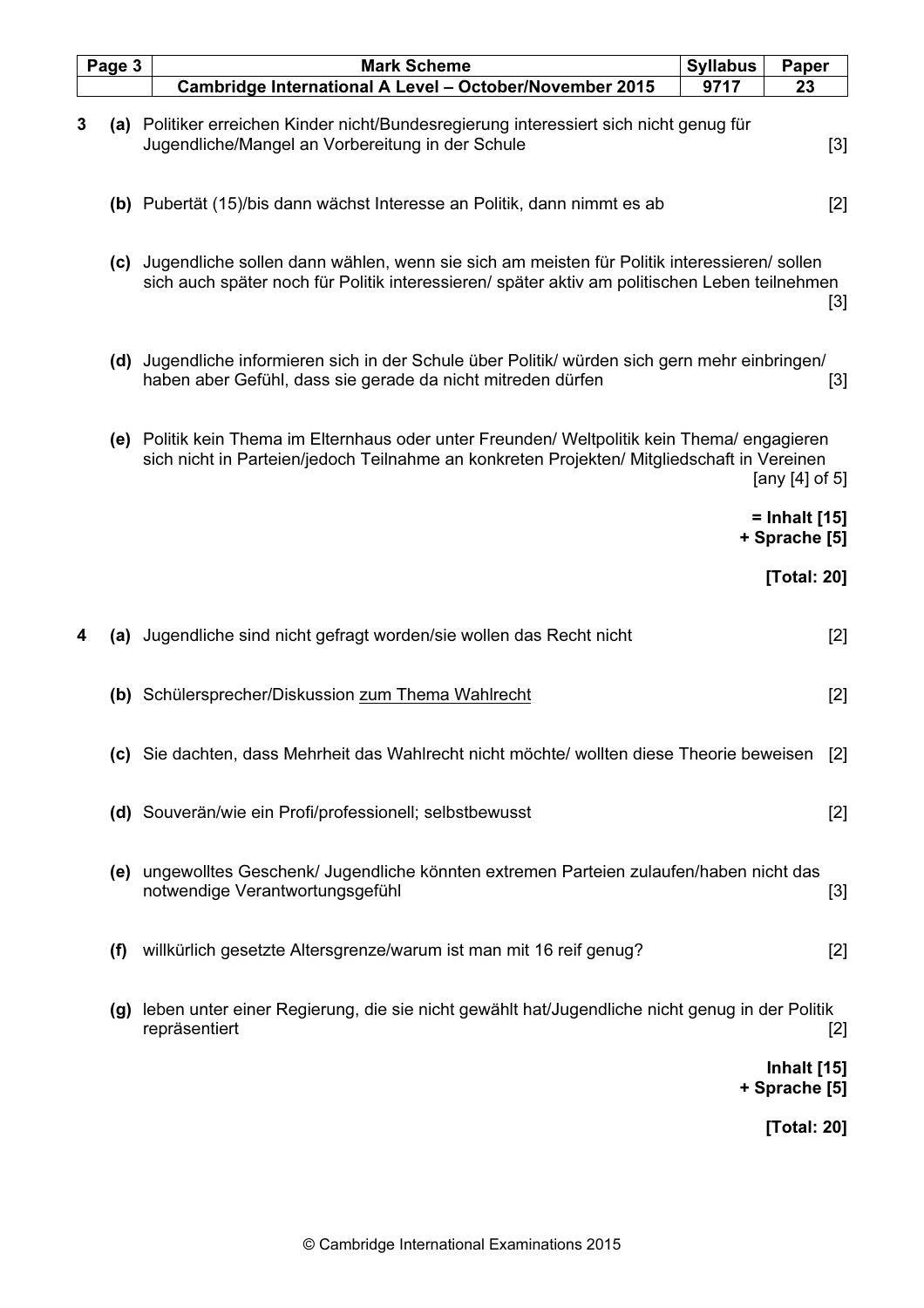| Page 4 | <b>Mark Scheme</b>                                             | Syllabus | <b>Paper</b> |
|--------|----------------------------------------------------------------|----------|--------------|
|        | <b>Cambridge International A Level - October/November 2015</b> | 9717     |              |

## 5 Gegen:

- Jugendliche nicht gefragt worden, wollen es nicht
- Kein Interesse an Politik
- Nicht an Mitbestimmung gewöhnt
- Jugendliche könnten extremen Parteien zulaufen
- Besitzen nicht das nötige Verantwortungsgefühl/mangelnde Reife
- Willkürliche Altersgrenze
- Wissen zu wenig über Politik

### Für:

- Jugendliche zu wenig in der Politik repräsentiert
- Leben unter Regierung, die sie nicht gewählt haben
- Jugendliche interessieren sich für Politik, Wahlrecht kann Interesse steigern
- Jugendliche würden sich mehr für die Gesellschaft engagieren
- Sie fordern mehr Mitbestimmung (in der Schule)
- Viele Jugendliche selbstbewusst/reif genug

 Inhalt [10] persönlicher Standpunkt [5] + Sprache [5]

[Total: 20]

[Total marks for paper: 70]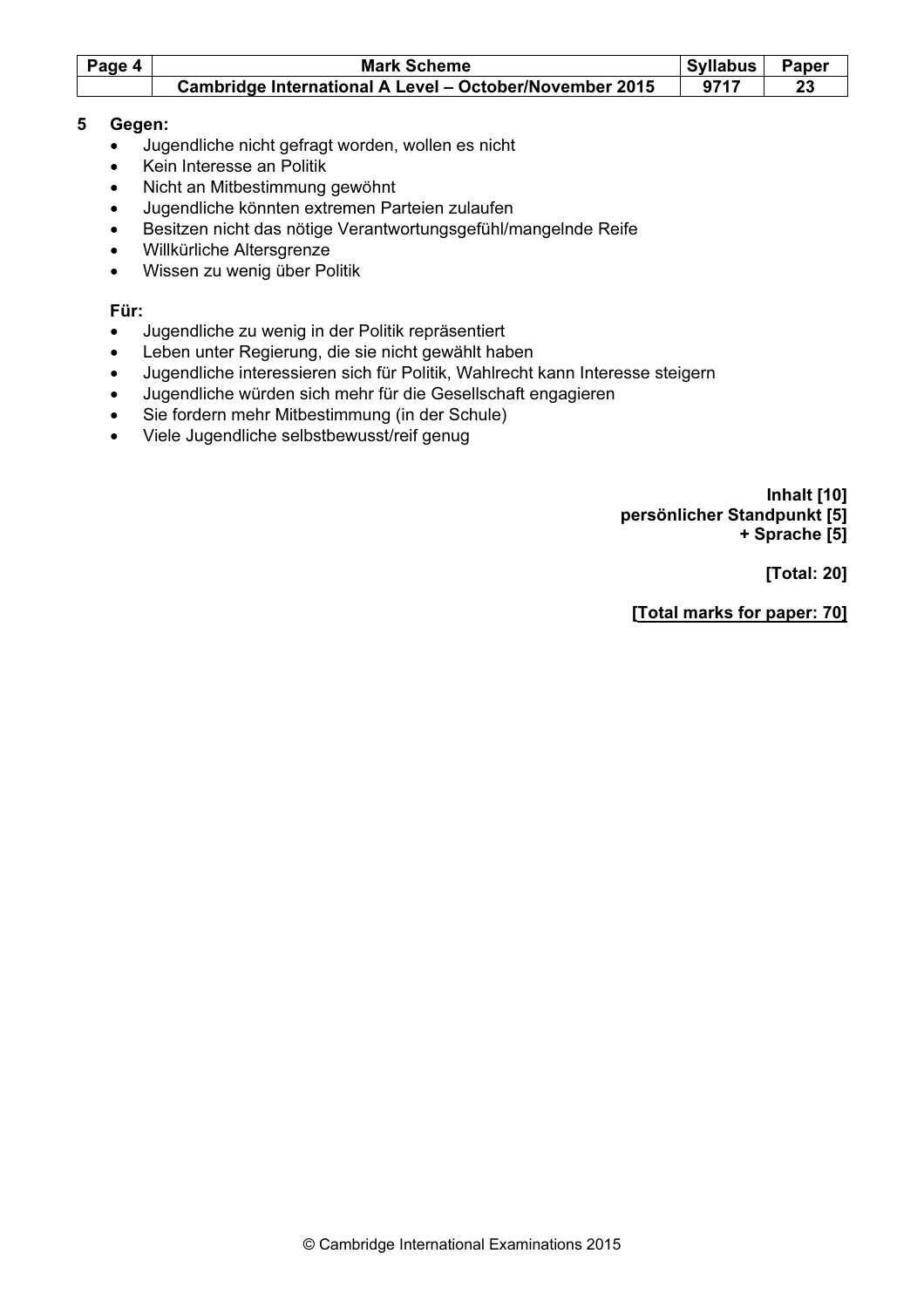| Page 5 | <b>Mark Scheme</b>                                      | <b>Syllabus</b> | Paper |
|--------|---------------------------------------------------------|-----------------|-------|
|        | Cambridge International A Level - October/November 2015 | 9717            |       |

#### Guide to marking Qu.5:

#### Inhalt (10 marks):

The task here is one of summary, and candidates are required to write about 140 words, drawing relevant information from the passages. BOTH texts must be referred to.

#### persönlicher Standpunkt (5 marks):

This aspect of the response is to be marked like a mini-essay, according to the variety and interest of the opinions expressed, the response to the original text material and the ability to express a personal viewpoint. It need not be separate, and may be integrated with the 'Inhalt' element, in which case own views must be clearly identified. As follows:

#### 5 Very good

 Varied and interesting ideas, showing some flair and imagination, a capacity to express a personal point of view.

#### 4 Good

 Not the flair and imagination of the best candidates, but work still shows an ability to express a range of ideas, maintain interest and respond to the issues raised.

#### 3 Sound

 A fair level of interest and ideas. May concentrate on a single issue, but there is still a response to ideas in the text.

#### 2 Below average

 Limited range of ideas; rather humdrum. May disregard the element of response to the text, and write a largely unrelated free-composition.

#### 0–1 Poor

 Few ideas to offer on the theme. Banal and pedestrian. No element of personal response to the texts. Repeated error.

\*\*NB: Word limit: assessment ceases at end of sentence after 140 words. Final cut-off at 150 words\*\*